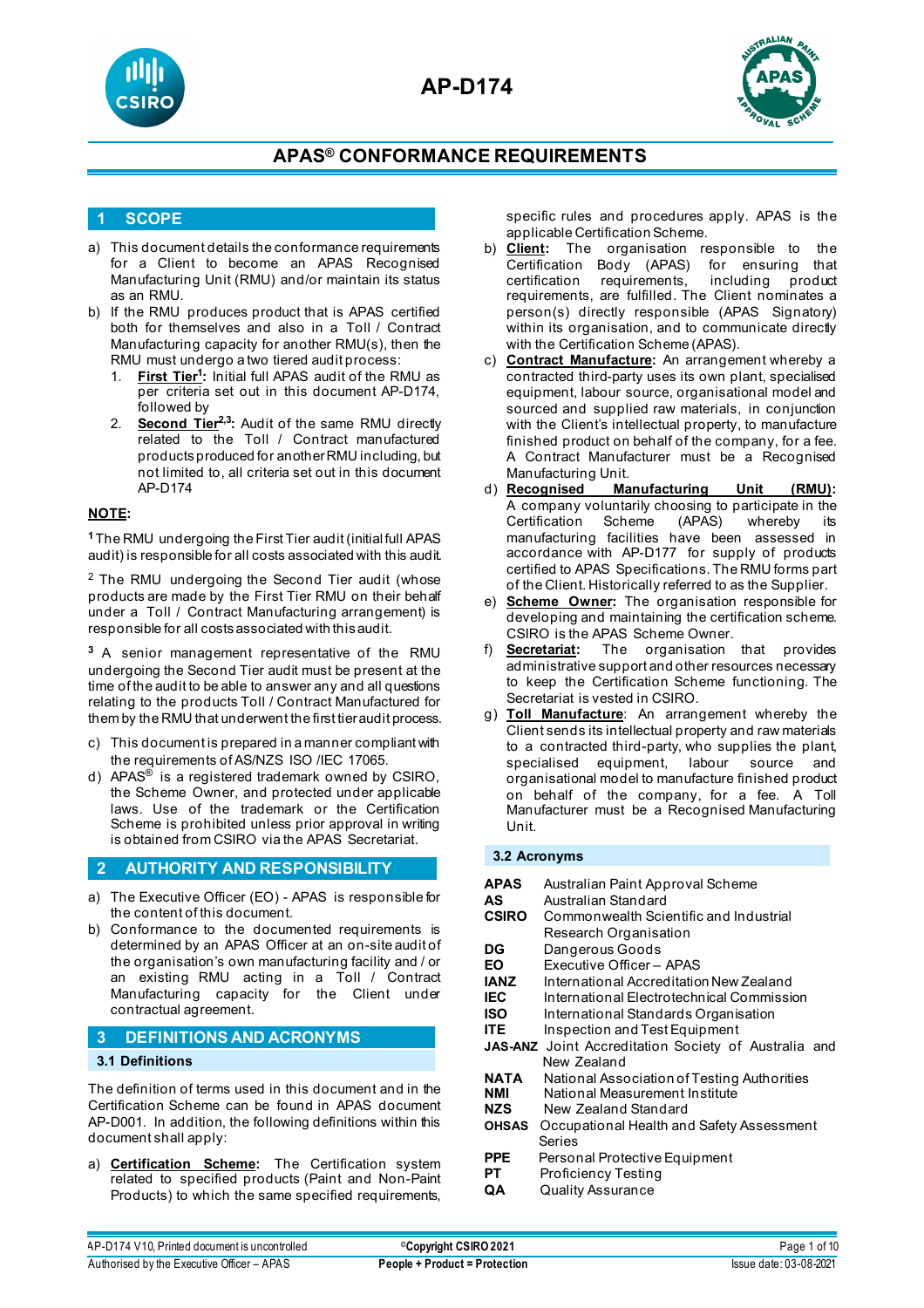



### **APAS® CONFORMANCE REQUIREMENTS**

# **QC** Quality Control<br>**QMS** Quality Manage

- **QMS** Quality Management Systems<br>**R&D** Research and Development
- **R&D** Research and Development<br>**RMU** Recognised Manufacturing L
- **Recognised Manufacturing Unit**

#### **4 REFERENCED DOCUMENTS**

- a) The following standards are referenced in this document:
	- i. **AS/NZS 1580.101.**1 [Paints and related materials](https://www.saiglobal.com/online/Script/Details.asp?DocN=stds000023740)  - Methods of test - [Conditions of test -](https://www.saiglobal.com/online/Script/Details.asp?DocN=stds000023740) [Temperature, humidity and airflow control](https://www.saiglobal.com/online/Script/Details.asp?DocN=stds000023740)
	- ii. **AS/NZS 4801** Occupational health and safety management systems – Specification with guidance for use
	- iii. **AS/NZS ISO 9001** Quality Management Systems – Requirements
	- iv. **AS/NZS ISO 14001** Environmental management systems – Requirements with guidance for use
	- v. **AS ISO/IEC 17025** General requirements for the competence of testing and calibration laboratories
	- vi. **AS/NZS ISO/IEC 17065** Conformity assessment: Requirements for bodies certifying products, processes and services
	- vii. **AS/NZS ISO 45001** Occupational health and safety management systems – Requirements with guidance for use (replaces OHSAS 18001)
	- viii.Australian Government National Measurement Institute - Sampling and Test Procedures for Prepackaged Products [https://www.industry.gov.au/sites/default/files/2019-](https://www.industry.gov.au/sites/default/files/2019-04/sampling-and-test-procedures-for-prepackaged-products.pdf) [04/sampling-and-test-procedures-for-prepackaged](https://www.industry.gov.au/sites/default/files/2019-04/sampling-and-test-procedures-for-prepackaged-products.pdf)[products.pdf](https://www.industry.gov.au/sites/default/files/2019-04/sampling-and-test-procedures-for-prepackaged-products.pdf)
	- ix. NATA Policy Circular 2 –Proficiency Testing policy [https://www.nata.com.au/phocadownload/gen-](https://www.nata.com.au/phocadownload/gen-accreditation-criteria/Proficiency-Testing.pdf)
	- [accreditation-criteria/Proficiency-Testing.pdf](https://www.nata.com.au/phocadownload/gen-accreditation-criteria/Proficiency-Testing.pdf) x. NATA General Equipment – Calibration and Checks [https://www.nata.com.au/phocadownload/gen](https://www.nata.com.au/phocadownload/gen-accreditation-guidance/General-Equipment-Calibration-and-Checks.pdf)[accreditation-guidance/General-Equipment-](https://www.nata.com.au/phocadownload/gen-accreditation-guidance/General-Equipment-Calibration-and-Checks.pdf)[Calibration-and-Checks.pdf](https://www.nata.com.au/phocadownload/gen-accreditation-guidance/General-Equipment-Calibration-and-Checks.pdf)
	- xi. NATA Reference equipment calibration and checks

Unless otherwise specified, these documents may be purchased through the Reference Standards Australia website: <https://www.standards.org.au/> or downloaded from the NATA website: [https://www.nata.com.au](https://www.nata.com.au/) or downloaded from the Australian Government Department of Industry, Science, Energy and Resources website: [https://www.industry.gov.au,](https://www.industry.gov.au/) where applicable.

- b) The following APAS documents are referenced in this document:
	- i. AP-D001 Rules Governing How APAS® Operates
	- ii. AP-D004 Rules Governing Appeals and Complaint Handling
	- iii. AP-D177 Rules Governing How Product Manufacturers Participate in APAS®
	- iv. AP-D183 Guidelines for Changes to Formulation of Approved Products
- v. AP-D192 Rules Governing the APAS® Product Certification Scheme
- vi. AP-D197 Rules Governing the Use of the APAS® Certified Trademark

All APAS documents are available for download from the APAS website:<https://vs.csiro.au/apas/documents/>

#### **5 COMPLAINTS AND APPEALS**

- a) Clients may lodge a complaint or an appeal against a decision made by the Certification Body, Certification Scheme, Scheme Owner or any of its processes or personnel.
- b) Appeals and complaints shall be subject to the process detailed in APAS document AP-D004.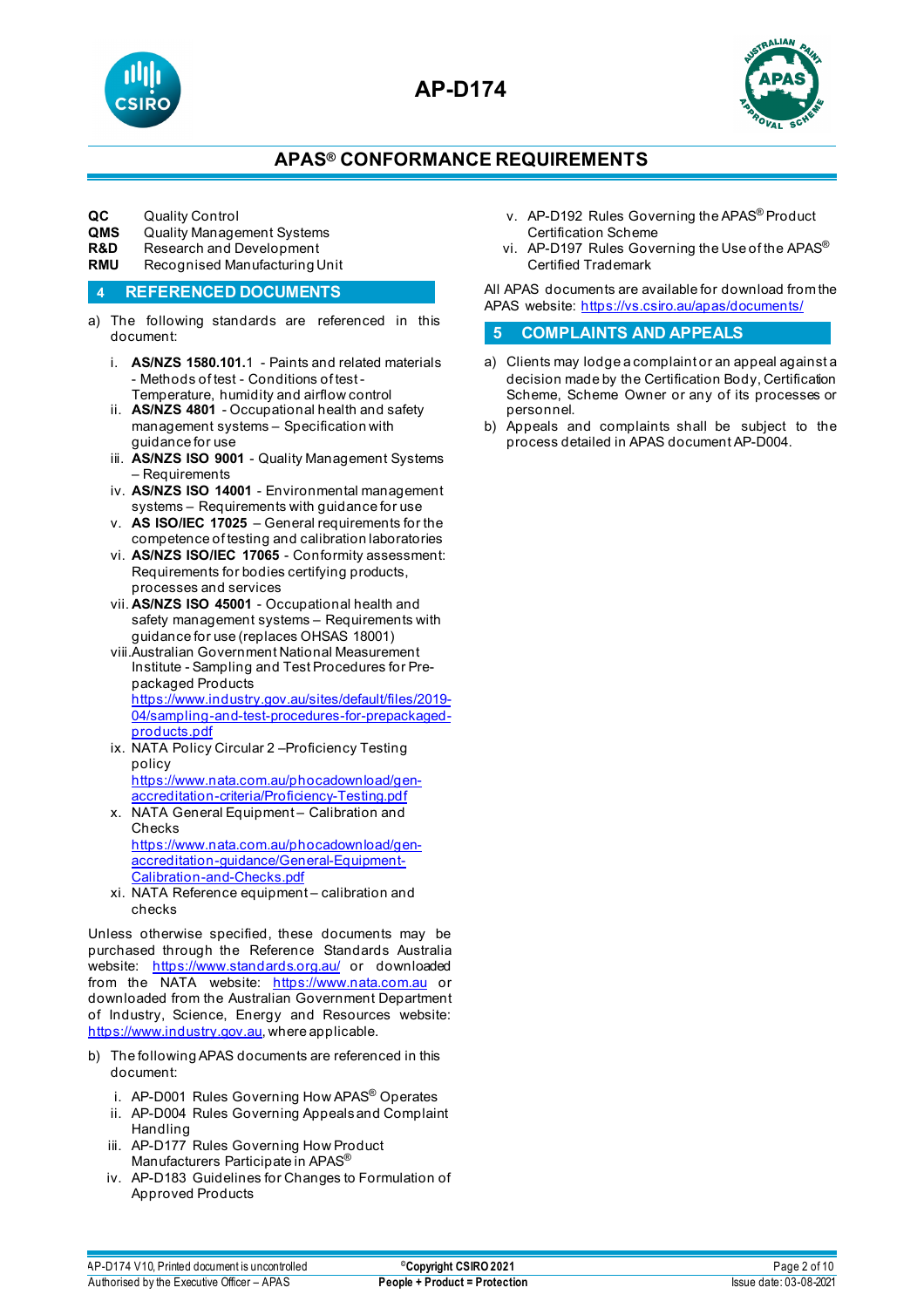



### **6 REQUIREMENTS**

| <b>CRITERIA</b> |                                                                                                                                                                       | <b>CONFORMANCE</b>                                                                                                                                                                                                                                                                                                                                                                                                                                                                                                                                            | <b>Conformance</b><br><b>Demonstrated</b><br>Yes/No |
|-----------------|-----------------------------------------------------------------------------------------------------------------------------------------------------------------------|---------------------------------------------------------------------------------------------------------------------------------------------------------------------------------------------------------------------------------------------------------------------------------------------------------------------------------------------------------------------------------------------------------------------------------------------------------------------------------------------------------------------------------------------------------------|-----------------------------------------------------|
|                 | 1. Quality Management Systems                                                                                                                                         |                                                                                                                                                                                                                                                                                                                                                                                                                                                                                                                                                               |                                                     |
| 1.1             | Certification to AS/NZS<br>ISO 9001.                                                                                                                                  | The organisation has current AS/NZS ISO 9001 certification from a JAS-ANZ^<br>accredited certifier<br>^ (or equivalent accreditation society for organisations based outside of Australia or New<br>Zealand).                                                                                                                                                                                                                                                                                                                                                 |                                                     |
| 1.2             | Inclusion of one or more<br>technical function(s) in the<br>organisation's AS/NZS ISO<br>9001 Scope of<br>Accreditation.                                              | The AS/NZS ISO 9001 Scope of Accreditation needs to make reference to one or<br>more technical function(s) to ensure it is periodically covered by the audit process.<br>Words to be included are similar to design, development, design and development,<br>quality control, research and development (R&D), technical, technical service.                                                                                                                                                                                                                   |                                                     |
| 1.3             | Detected non-<br>conformance(s).                                                                                                                                      | There is no conformance / non-conformance requirement. The aim is to identify<br>non-conformance(s) detected during the AS/NZS ISO 9001 audit and determine<br>whether the detected non-conformance(s) will adversely impact the organisation's<br>ability to conform to APAS.                                                                                                                                                                                                                                                                                | N/A                                                 |
|                 | <b>Technical Competence:</b><br><b>Accreditation</b>                                                                                                                  | Must be either laboratory WITH AS ISO/IEC 17025 Accreditation or laboratory WITHOUT AS ISO/IEC 17025                                                                                                                                                                                                                                                                                                                                                                                                                                                          |                                                     |
|                 |                                                                                                                                                                       | 2. Technical Competence - Laboratory WITH AS ISO/IEC 17025 Accreditation                                                                                                                                                                                                                                                                                                                                                                                                                                                                                      |                                                     |
| 2.1             | Certification to AS ISO/IEC<br>17025.                                                                                                                                 | The organisation has current AS ISO/IEC 17025 certification from NATA^<br>(Australian based organisations) or IANZ^ (New Zealand based organisations)<br>^ (or equivalent accreditation society for organisations based outside of Australia or New<br>Zealand).                                                                                                                                                                                                                                                                                              |                                                     |
| 2.2             | The test methods that<br>apply to the organisation's<br>APAS certified products<br>are listed in the<br>organisation's AS ISO/IEC<br>17025 Scope of<br>Accreditation. | The AS ISO/IEC 17025 Scope of Accreditation covers all test methods that apply to<br>the organisation's APAS certified products.                                                                                                                                                                                                                                                                                                                                                                                                                              |                                                     |
| 2.3             | Participation in a<br>Proficiency Testing (PT)<br>program.                                                                                                            | * Participation at least once every two (2) years. The PT program shall ensure that<br>every operator is assessed for every test, measurement or related activity<br>undertaken.<br>* PT report(s) exist.<br>* Anomalous result(s), where they exist, are investigated for root cause(s) and<br>corrective action(s) implemented.                                                                                                                                                                                                                             |                                                     |
| 2.4             | Detected non-<br>conformance(s).                                                                                                                                      | There is no conformance / non-conformance requirement. The aim is to identify:<br>* non-conformance(s) detected during the ASISO/IEC 17025 audit and determine<br>whether the detected non-conformance(s) will adversely impact the organisation's<br>ability to conform to APAS and.<br>* anomalous result(s) reported as a result of PT, investigation of anomalous<br>result(s) and corrective action(s) implemented to determine whether the<br>laboratory's technical competence will adversely impact the organisation's ability to<br>conform to APAS. | N/A                                                 |
|                 |                                                                                                                                                                       | 3. Technical Competence - Laboratory WITHOUT AS ISO/IEC 17025 accreditation                                                                                                                                                                                                                                                                                                                                                                                                                                                                                   |                                                     |
| 3.1             | Participation in a<br>Proficiency Testing (PT)<br>program <sup>^</sup> .<br>^PT participation may be via<br>an external provider or<br>undertaken in-house.           | * Participation in at least two rounds of a PT program per year. The PT program<br>shall ensure that every operator is assessed for every test, measurement or related<br>activity undertaken.<br>* PT report(s) exist.<br>* Anomalous result(s), where they exist, are investigated for root cause(s) and<br>corrective action(s) implemented.                                                                                                                                                                                                               |                                                     |
| 3.2             | Laboratory management is<br>involved in, or aware of, all<br>activities being undertaken<br>in the laboratory.                                                        | * Laboratory management has authorised all procedures that govern the operation<br>of the laboratory and all laboratory registers in use.                                                                                                                                                                                                                                                                                                                                                                                                                     |                                                     |
|                 | AP-D174 V10, Printed document is uncontrolled                                                                                                                         | <sup>©</sup> Copyright CSIRO 2021                                                                                                                                                                                                                                                                                                                                                                                                                                                                                                                             | Page 3 of 10                                        |

Authorised by the Executive Officer – APAS **People + Product = Protection** Issue date: 03-08-2021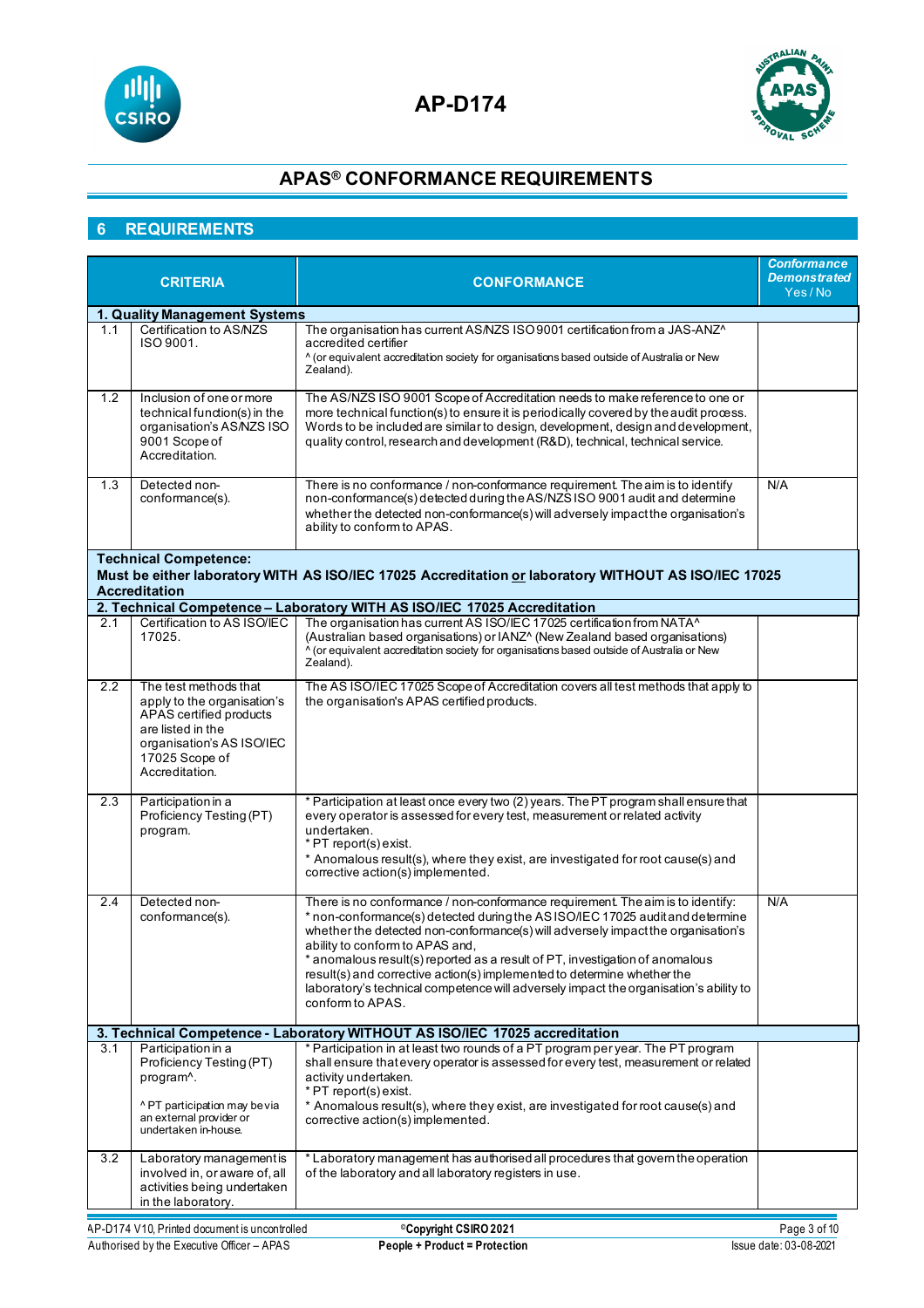



| <b>CRITERIA</b> |                                                                                                                                  | <b>CONFORMANCE</b>                                                                                                                                                                                                                                                                                                                                                                                                                                                                                                                                                                                                                                                                                                  | <b>Conformance</b><br><b>Demonstrated</b><br>Yes/No |
|-----------------|----------------------------------------------------------------------------------------------------------------------------------|---------------------------------------------------------------------------------------------------------------------------------------------------------------------------------------------------------------------------------------------------------------------------------------------------------------------------------------------------------------------------------------------------------------------------------------------------------------------------------------------------------------------------------------------------------------------------------------------------------------------------------------------------------------------------------------------------------------------|-----------------------------------------------------|
|                 |                                                                                                                                  | * Laboratory management ensures conformance to procedures and the currency of<br>its registers by way of regular internal auditing. The requirements for internal<br>auditing are detailed in Clause 3.5<br>* Laboratory management, and the activities of the laboratory, are always<br>independent of the organisation's other business functions regarding decisions<br>made relating to quality assurance (QA) and quality control (QC).<br>* Laboratory management undertake and document, at least annually, a<br>management review of the laboratory's operations.                                                                                                                                           |                                                     |
| 3.3             | The laboratory is<br>appropriately sized, clean,<br>safe, tidy and uncluttered.                                                  | * The laboratory is appropriately sized.<br>* Visual inspection of the laboratory demonstrates that good housekeeping<br>practices are in place.<br>* Documented records of housekeeping activities may exist.                                                                                                                                                                                                                                                                                                                                                                                                                                                                                                      |                                                     |
| 3.4             | The laboratory environment<br>is controlled to the extent<br>that consistent and<br>reproducible test results<br>are achievable. | * The laboratory, or dedicated test room, is temperature controlled. Other<br>environment controls such as relative humidity, lighting, air speed (in the immediate<br>vicinity of the test area) and air purity, conforming to AS/NZS 1580.101.1, may also<br>exist. Laboratory environment conditions for temperature and relative humidity are<br>always recorded whenever testing occurs.<br>* Laboratory test(s) that specify control(s) for temperature, relative humidity, air flow<br>or lighting, are documented to ensure that testing only occurs when the control(s)<br>for the specified parameter(s) is met. The specified test control(s) conditions are<br>always recorded whenever testing occurs. |                                                     |
| 3.5             | The AS/NZS ISO 9001<br>internal audit program<br>covers laboratory activities.                                                   | Documented evidence of internal audits being done shall exist.<br>* Corrective action(s) have been applied to non-conformance(s) arising from<br>internal audits.                                                                                                                                                                                                                                                                                                                                                                                                                                                                                                                                                   |                                                     |
| 3.6             | A register of laboratory<br>inspection and test<br>equipment (ITE) exists.                                                       | All ITE is listed on a register that defines what the ITE is, where the ITE is, how the<br>ITE is calibrated/checked, the frequency of calibration/checking and<br>calibration/checking pass-fail criteria. The ITE register is always current.                                                                                                                                                                                                                                                                                                                                                                                                                                                                     |                                                     |
| 3.7             | ITE is calibrated/checked.                                                                                                       | * All ITE is calibrated/checked according to a schedule. All calibrations/checks are<br>current.<br>* ITE that is out of calibration or damaged is isolated to preventits use.<br>* The frequency of calibrations/checks may be set in accordance with the NATA<br>publication General Accreditation Guidance - General Equipment - Calibration<br>and Checks, General Equipment Table, January 2018.                                                                                                                                                                                                                                                                                                               |                                                     |
|                 | 4. Other External Accreditations (optional)                                                                                      |                                                                                                                                                                                                                                                                                                                                                                                                                                                                                                                                                                                                                                                                                                                     |                                                     |
| 4.1             | Certification to:<br>• AS/NZS ISO 14001<br>AS/NZS 4801<br>AS/NZS ISO 45001<br>$\bullet$<br>(formerly OHSAS<br>18001)             | Conformance / non-conformance is not an issue as these accreditations are not a<br>mandatory requirement for APAS accreditation.                                                                                                                                                                                                                                                                                                                                                                                                                                                                                                                                                                                    | N/A                                                 |
| 4.2             | Detected non-<br>conformance(s)                                                                                                  | There is no conformance / non-conformance requirement. The aim is to identify<br>non-conformance(s) detected during the audit(s) and determine whether the<br>detected non-conformance(s) will adversely impact the organisation's ability to<br>conform to APAS.                                                                                                                                                                                                                                                                                                                                                                                                                                                   | N/A                                                 |
|                 | 5. Personnel                                                                                                                     |                                                                                                                                                                                                                                                                                                                                                                                                                                                                                                                                                                                                                                                                                                                     |                                                     |
| 5.1             | Effective management of<br>the quality management<br>systems (QMS).                                                              | The organisation has assigned accountability for the QMS to personnel that are<br>knowledgeable and competent to effectively administer/manage the QMS.<br>* The organisation provides sufficient resourcing (e.g., labour, time) to effectively<br>manage the QMS.                                                                                                                                                                                                                                                                                                                                                                                                                                                 |                                                     |
|                 | 6. Raw Material Storage                                                                                                          |                                                                                                                                                                                                                                                                                                                                                                                                                                                                                                                                                                                                                                                                                                                     |                                                     |
| 6.1             | Environmental deterioration<br>and mechanical damage of<br>raw materials is prevented.                                           | Raw materials storage, both liquid and powder, prevents deterioration due to<br>environmental conditions (e.g., weather, water ingress) and/or mechanical damage<br>$(e.g.,$ forklift).                                                                                                                                                                                                                                                                                                                                                                                                                                                                                                                             |                                                     |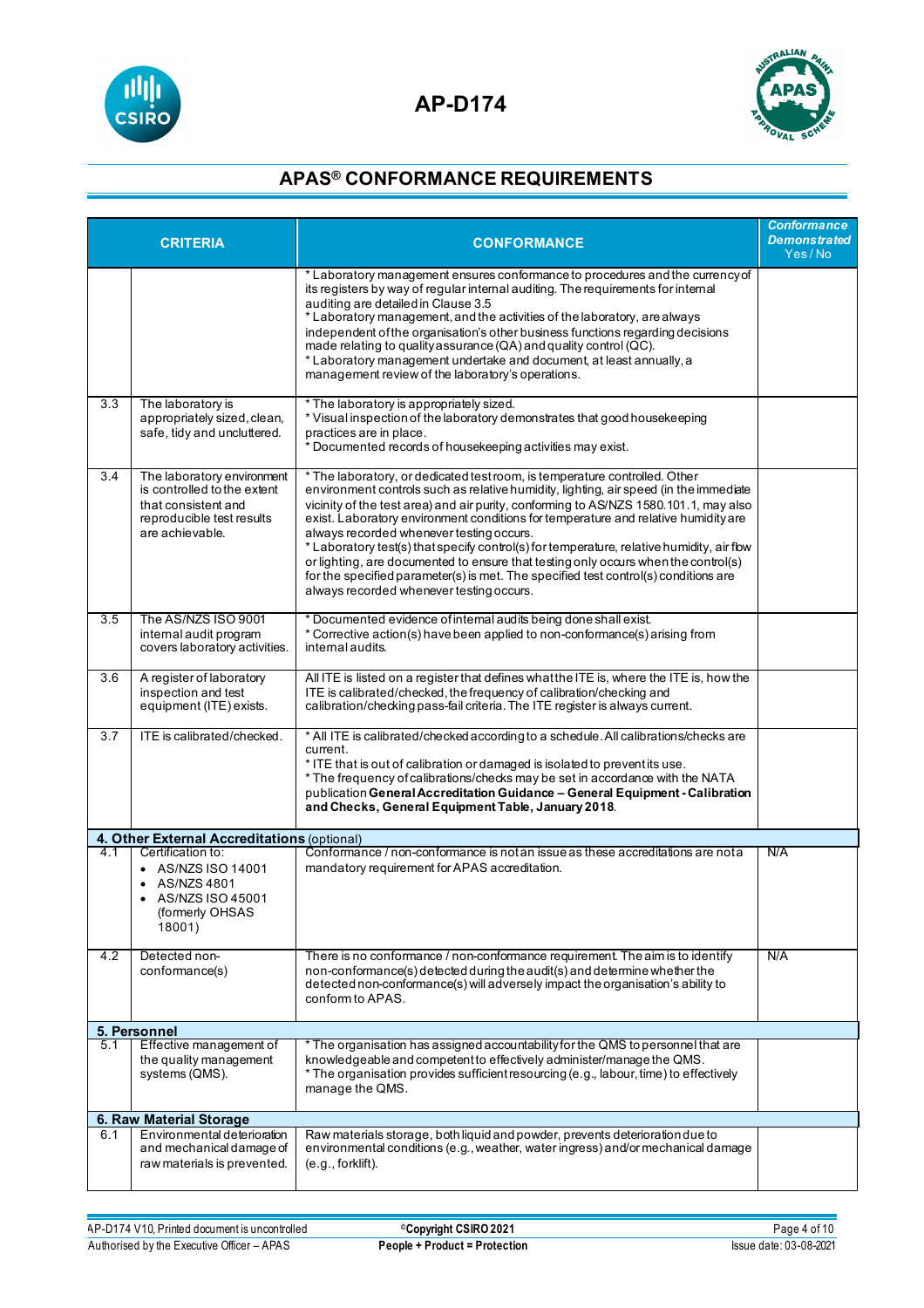



| <b>CRITERIA</b> |                                                                                                                                                                                                                                                                                                                                                                                                                                           | <b>CONFORMANCE</b>                                                                                                                                                                                                                                                                                                                                                                                                                                                                                                                                                                                                                                                    | <b>Conformance</b><br><b>Demonstrated</b><br>Yes/No |
|-----------------|-------------------------------------------------------------------------------------------------------------------------------------------------------------------------------------------------------------------------------------------------------------------------------------------------------------------------------------------------------------------------------------------------------------------------------------------|-----------------------------------------------------------------------------------------------------------------------------------------------------------------------------------------------------------------------------------------------------------------------------------------------------------------------------------------------------------------------------------------------------------------------------------------------------------------------------------------------------------------------------------------------------------------------------------------------------------------------------------------------------------------------|-----------------------------------------------------|
| 6.2             | * The store is appropriately sized.<br>The raw material store is<br>* Raw material storage complies with local regulation (e.g., placarding, DG limits).<br>appropriately sized, clean,<br>compliant to local<br>* Visual inspection of the raw material store demonstrates that good housekeeping<br>regulation, safe, tidy and<br>practices are in place.<br>uncluttered.<br>* Documented records of housekeeping activities may exist. |                                                                                                                                                                                                                                                                                                                                                                                                                                                                                                                                                                                                                                                                       |                                                     |
| 6.3             | * Coloured pigments are always stored away from white pigments and/or extender<br>Cross-contamination of raw<br>pigments.<br>materials is prevented.<br>* Raw material packaging is always sealed upon storage.<br>* Incompatible raw materials are always segregated in accordance with local<br>requlation.                                                                                                                             |                                                                                                                                                                                                                                                                                                                                                                                                                                                                                                                                                                                                                                                                       |                                                     |
| 6.4             | All raw materials in the store are identifiable with a clear and legible printed raw<br>Identification of raw<br>material code (if used) or name. Part-bags of powder raw materials, part-containers<br>materials is easy.<br>of raw materials, as well as part-pallets of raw materials are always identifiable.                                                                                                                         |                                                                                                                                                                                                                                                                                                                                                                                                                                                                                                                                                                                                                                                                       |                                                     |
| 6.5             | Storage of empty finished<br>goods containers prevents<br>dirt/dust collection.                                                                                                                                                                                                                                                                                                                                                           | Empty finished goods containers are stored either with top layer upside down or,<br>with a cardboard/plastic sheet across the top layer of containers or, covered with a<br>plastic lining to prevent dirt/dust depositing inside the empty containers.                                                                                                                                                                                                                                                                                                                                                                                                               |                                                     |
| 6.6             | Identification of raw<br>material hazards and<br>personal protective<br>equipment (PPE)<br>requirements is easy. PPE<br>is available, accessible and<br>appropriate.                                                                                                                                                                                                                                                                      | * All operators handling raw materials can always, readily and fully identify the<br>handling hazards and PPE requirements of all raw materials on-site (e.g., use of a<br>coding system for raw materials that identifies the hazardous nature of raw<br>materials. A "decoder" then identifies the appropriate PPE to be worn). Alternative<br>effective systems will also be considered. (e.g., colour coded labelling, pictograms,<br>or use of a single PPE regime that applies for the handling of all raw materials).<br>* PPE must always be available, always be accessible and always be appropriate<br>for the safe handling of all raw materials on site. |                                                     |
| 6.7             | For organisations that<br>conduct raw material pre-<br>weigh in the raw material<br>store; calibrated and clean<br>scale(s) are in use.                                                                                                                                                                                                                                                                                                   | * Calibration report(s) and certificate(s) from a third-party metrology provider<br>demonstrates that the scale(s) are working to the manufacturer's working<br>specification and have currency of calibration. The calibration report(s) and<br>certificate(s) must be checked and initialled.<br>* Visual inspection of the scale(s) demonstrates that the scale(s) are well<br>maintained, free of raw material deposits.                                                                                                                                                                                                                                          |                                                     |
| 6.8             | For organisations that use<br>underground bulk tank(s)<br>storage; routine and<br>effective monitoring occurs.                                                                                                                                                                                                                                                                                                                            | Documented evidence of routine and effective monitoring of underground bulk<br>tank(s) storage occurs (e.g., raw material is not leaking out of any tank;<br>groundwater is not entering into any tank).                                                                                                                                                                                                                                                                                                                                                                                                                                                              |                                                     |
| 6.9             | For organisations that<br>undertake raw material(s)<br>testing; the process is<br>effective in avoiding the<br>manufacture of non-<br>conforming product.                                                                                                                                                                                                                                                                                 | A current listing of all raw material(s) that need to be tested exists; testing is always<br>done by someone competent to do the task and, acceptance/rejection<br>determination is done by an authorised person.                                                                                                                                                                                                                                                                                                                                                                                                                                                     |                                                     |
|                 | 7. Manufacturing                                                                                                                                                                                                                                                                                                                                                                                                                          |                                                                                                                                                                                                                                                                                                                                                                                                                                                                                                                                                                                                                                                                       |                                                     |
| 7.1             | Only the current<br>formulation for a product<br>can be manufactured.                                                                                                                                                                                                                                                                                                                                                                     | System controls are in place to ensure that only the current formulation for all<br>products can be raised for manufacture.                                                                                                                                                                                                                                                                                                                                                                                                                                                                                                                                           |                                                     |
| 7.2             | A unique batch number is<br>assigned to every<br>manufactured/re-packaged<br>batch of product.                                                                                                                                                                                                                                                                                                                                            | System controls are in place to ensure that a unique batch number is assigned to<br>every manufactured/re-packaged batch of product.                                                                                                                                                                                                                                                                                                                                                                                                                                                                                                                                  |                                                     |
| 7.3             | Process instructions on the<br>manufacturing batch card<br>are comprehensive, legible<br>and unambiguous.                                                                                                                                                                                                                                                                                                                                 | The process instructions on the manufacturing batch card are comprehensive,<br>legible, and unambiguous to the extent that the manufacture process is easily<br>understood by operators.                                                                                                                                                                                                                                                                                                                                                                                                                                                                              |                                                     |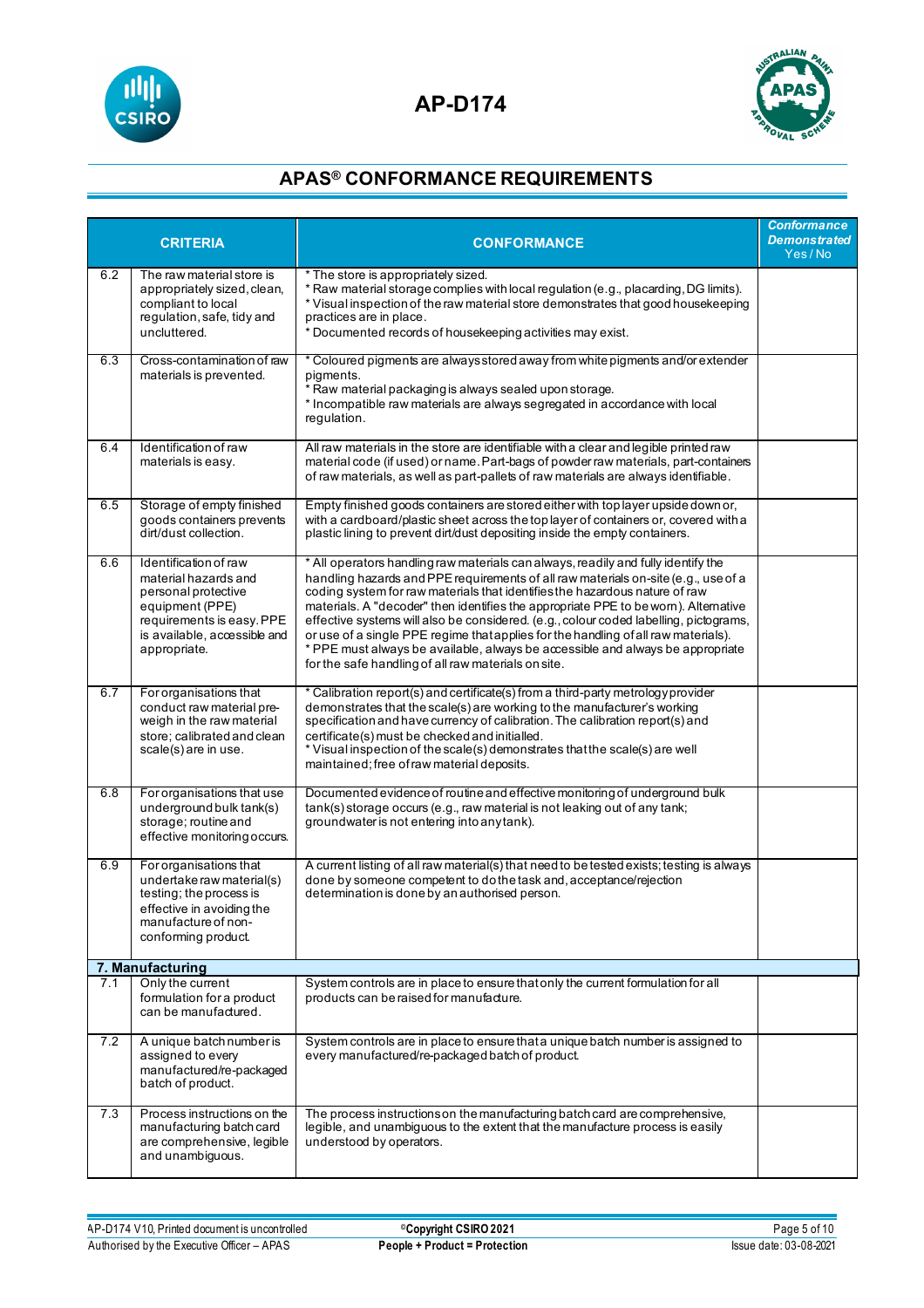



| <b>CRITERIA</b> |                                                                                                                                                                      | <b>CONFORMANCE</b>                                                                                                                                                                                                                                                                                                                                                                                                                                                                                                                                                                                                                                                    | <b>Conformance</b><br><b>Demonstrated</b><br>Yes/No |
|-----------------|----------------------------------------------------------------------------------------------------------------------------------------------------------------------|-----------------------------------------------------------------------------------------------------------------------------------------------------------------------------------------------------------------------------------------------------------------------------------------------------------------------------------------------------------------------------------------------------------------------------------------------------------------------------------------------------------------------------------------------------------------------------------------------------------------------------------------------------------------------|-----------------------------------------------------|
| 7.4             | Change(s) to the<br>manufacturing batch card<br>are done in a controlled<br>manner.                                                                                  | * A documented record exists noting how changes to formulae are managed;<br>detailing who has the authority to amend a manufacturing batch card and to what<br>extent (e.g., change raw materials, change quantities, add rework).<br>* Change(s) to manufacturing batch cards are always made by authorised<br>personnel only and always in accordance with the authority limits noted.                                                                                                                                                                                                                                                                              |                                                     |
| 7.5             | The manufacturing area is<br>appropriately sized, clean,<br>safe, tidy and uncluttered.                                                                              | * The manufacturing area is appropriately sized.<br>* Visual inspection of the manufacturing area shows that good housekeeping<br>practices are in place.<br>* Documented records of housekeeping activities may exist.                                                                                                                                                                                                                                                                                                                                                                                                                                               |                                                     |
| 7.6             | Identification of raw<br>material hazards and<br>personal protective<br>equipment (PPE)<br>requirements is easy. PPE<br>is available, accessible and<br>appropriate. | * All operators handling raw materials can always, readily and fully identify the<br>handling hazards and PPE requirements of all raw materials on-site (e.g., use of a<br>coding system for raw materials that identifies the hazardous nature of raw<br>materials. A "decoder" then identifies the appropriate PPE to be worn). Alternative<br>effective systems will also be considered. (e.g., colour coded labelling, pictograms,<br>or use of a single PPE regime that applies for the handling of all raw materials).<br>* PPE must always be available, always be accessible and always be appropriate<br>for the safe handling of all raw materials on site. |                                                     |
| 7.7             | Calibrated and clean<br>scale(s) are in use.                                                                                                                         | * Calibration report(s) and certificate(s) from a third-party metrology provider<br>demonstrates that the scale(s) are working to the manufacturer's working<br>specification and have currency of calibration. The calibration report(s) and<br>certificate(s) must be checked and initialled.<br>* Visual inspection of the scale(s) demonstrates that the scale(s) are well<br>maintained; free of raw material deposits.                                                                                                                                                                                                                                          |                                                     |
| 7.8             | Manufacturing batch card<br>control – raw materials and<br>quantities added to a<br>production batch are<br>recorded.                                                | Manufacturing batch cards always show that the prescribed raw materials and<br>associated quantities have been added to a production batch; typically, with a tick<br>or with the operator initials.                                                                                                                                                                                                                                                                                                                                                                                                                                                                  |                                                     |
| 7.9             | Manufacturing batch card<br>control-batch/lotnumbers<br>of key raw materials added<br>to a production batch are<br>recorded.                                         | * Operators record batch/lot numbers of raw materials onto the manufacturing<br>batch card as required; can be all raw materials or selected raw material types or<br>specific raw material(s).                                                                                                                                                                                                                                                                                                                                                                                                                                                                       |                                                     |
| 7.10            | Identification of tank<br>contents is easy.                                                                                                                          | Visual inspection of the manufacturing plant shows that process mixers/tanks are<br>labelled so as to readily identify the contents inside the mixer/tank.                                                                                                                                                                                                                                                                                                                                                                                                                                                                                                            |                                                     |
| 7.11            | Process plant and<br>equipment is clean and<br>maintained in good<br>condition.                                                                                      | * Visual inspection of the manufacturing plant shows that not-in-use process<br>mixers/tanks are either cleaned back to bare metal or, if process mixers/tanks are<br>dedicated to a limited range of product(s), sufficiently clean so as to prevent paint<br>skins falling off the mixer/tank wall into manufactured product.<br>* A documented works schedule detailing process mixers/tanks cleaning and<br>maintenance activities may exist.                                                                                                                                                                                                                     |                                                     |
| 7.12            | For organisations that use<br>bulk storage for raw<br>material(s); identification of<br>bulk storage tank(s)<br>content(s) and associated<br>transfer lines is easy. | Bulk storage tank(s) and associated transfer lines must be clearly and legibly<br>labelled with the raw material being handled. The requirement to label transfer lines<br>to process tanks may be relaxed where a computerised process is used to transfer<br>more than one raw material to a process tank via a single transfer line.                                                                                                                                                                                                                                                                                                                               |                                                     |
|                 | 8. Quality Control (QC)                                                                                                                                              |                                                                                                                                                                                                                                                                                                                                                                                                                                                                                                                                                                                                                                                                       |                                                     |
| 8.1             | The laboratory area is<br>appropriately sized, clean,<br>safe, tidy and uncluttered.                                                                                 | * The laboratory area is appropriately sized.<br>* Visual inspection of the manufacturing area shows that good housekeeping<br>practices are in place.<br>* Documented records of housekeeping activities may exist.                                                                                                                                                                                                                                                                                                                                                                                                                                                  |                                                     |
| 8.2             | A defined QC test schedule<br>exists for all product(s).                                                                                                             | * All products have a QC test schedule.<br>* Products are always tested to the QC schedule in full.                                                                                                                                                                                                                                                                                                                                                                                                                                                                                                                                                                   |                                                     |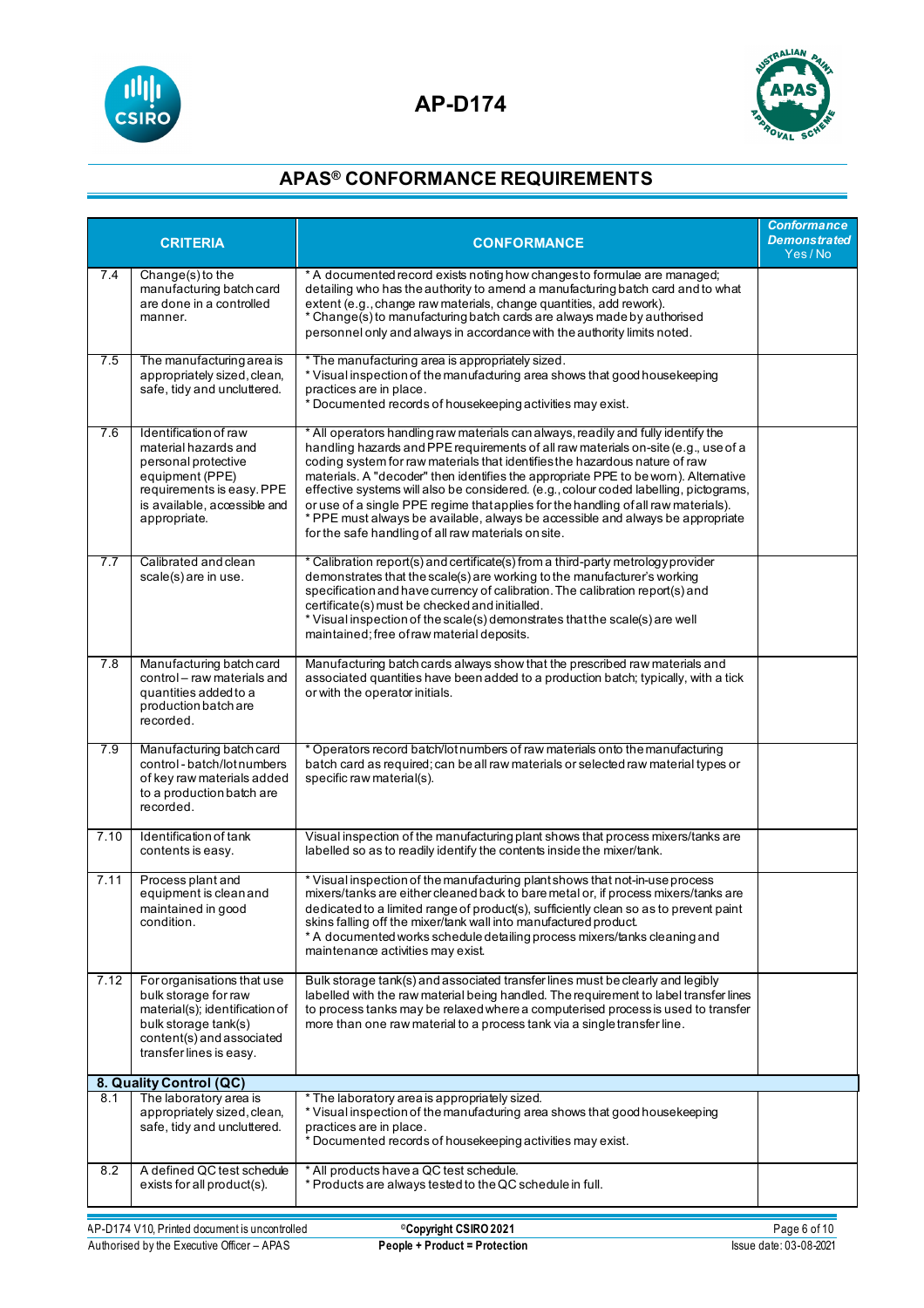



| <b>CRITERIA</b> |                                                                                                                                                                                                              | <b>CONFORMANCE</b>                                                                                                                                                                                                                                                                                                                                                                                                                                                                                                                                                                                                                                             | <b>Conformance</b><br><b>Demonstrated</b><br>Yes/No |
|-----------------|--------------------------------------------------------------------------------------------------------------------------------------------------------------------------------------------------------------|----------------------------------------------------------------------------------------------------------------------------------------------------------------------------------------------------------------------------------------------------------------------------------------------------------------------------------------------------------------------------------------------------------------------------------------------------------------------------------------------------------------------------------------------------------------------------------------------------------------------------------------------------------------|-----------------------------------------------------|
| 8.3             | QC test records exist.                                                                                                                                                                                       | * QC test results are always recorded.<br>* Good laboratory practice is always followed; white out is never used, a single line<br>is always made through an incorrect data entry, the operator initials/signs an<br>erroneous data entry.                                                                                                                                                                                                                                                                                                                                                                                                                     |                                                     |
| 8.4             | Routine QC approval of<br>product is controlled to the<br>extent that approval to fill a<br>production batch is clear<br>and is granted only by<br>authorised person(s).                                     | * The process for routine QC approval of production batches is always followed.<br>* Inspection of the QC test schedule demonstrates that all QC tests have test<br>results recorded, that the test results are within minimum/maximum tolerances and<br>that approval to fill has been granted by an authorised person and evidenced by<br>way of signature/initials on the QC test schedule.                                                                                                                                                                                                                                                                 |                                                     |
| 8.5             | Concessional QC approval<br>of product is controlled to<br>the extent that approval to<br>fill a production batch is<br>clear, assessed and<br>granted only by authorised<br>person(s).                      | * The process for concessional approval of production batches is always followed.<br>* Inspection of the QC test schedule demonstrates that all QC tests have test<br>results recorded, that the out-of-spec test result has been approved by an<br>authorised person and that approval to fill has been granted by an authorised<br>person by way of signature/initials on the QC test schedule.                                                                                                                                                                                                                                                              |                                                     |
| 8.6             | Production formulae are<br>monitored and amended to<br>correct repeated and/or<br>excessive adjustments.                                                                                                     | QC test results of production batch formulae are monitored. Where there is<br>consistent and/or excessive adjustments, production formulae are amended to<br>correct the situation.                                                                                                                                                                                                                                                                                                                                                                                                                                                                            |                                                     |
| 8.7             | Competency and<br>proficiency of operators<br>that undertake laboratory<br>testing is documented.                                                                                                            | * Documented training records exist detailing how operators are accredited as<br>competent re. the laboratory tests that they perform.<br>* Documented competency records exist detailing how operators maintain<br>accreditation as competent for laboratory tests that are performed infrequently.<br>Competency is demonstrated by operators performing all laboratory tests for which<br>they are accredited at least once per year.<br>* Documented proficiency records exist detailing how operators demonstrate<br>proficiency for the laboratory tests that they perform via PT. Conformance<br>requirements for PT are detailed in Clause 2.3 and 3.1 |                                                     |
| 8.8             | Calibrated and clean<br>laboratory equipment is in<br>use.                                                                                                                                                   | * Calibration report(s) and certificate(s) from a third-party provider demonstrates<br>that the laboratory equipment is working to the manufacturer's working<br>specification and have currency of calibration. The calibration report(s) and<br>certificate(s) must be checked and initialled. If equipment is maintained internally,<br>records of calibration must be provided.<br>* Visual inspection of the equipment demonstrates that the equipment is well<br>maintained; free of raw material deposits.                                                                                                                                              |                                                     |
| 9. Filling      |                                                                                                                                                                                                              |                                                                                                                                                                                                                                                                                                                                                                                                                                                                                                                                                                                                                                                                |                                                     |
| 9.1             | The filling area is<br>appropriately sized, clean,<br>safe, tidy and uncluttered.                                                                                                                            | * The filling area is appropriately sized.<br>* Visual inspection of the manufacturing area shows that good housekeeping<br>practices are in place.<br>* Documented records of housekeeping activities may exist.                                                                                                                                                                                                                                                                                                                                                                                                                                              |                                                     |
| 9.2             | Filling of production<br>batches into finished goods<br>containers is controlled to<br>the extent that only<br>production batches<br>approved to fill by QC are<br>filled into finished goods<br>containers. | * Inspection of a manufacturing batch card always gives a clear indication (e.g.,<br>signature of an authorised person or stamp) that a production batch has been<br>approved to fill.<br>* Only production batches that are approved to fill by QC are filled into finished<br>goods containers.                                                                                                                                                                                                                                                                                                                                                              |                                                     |
| 9.3             | Production batches are<br>subject to cleanliness<br>checking and/or filtration<br>whilst being filled into<br>finished goods containers.                                                                     | * Cleanliness testing for products is specified; including pass/fail criteria and the<br>timing/frequency of cleanliness testing. Cleanliness testing is always performed on<br>production batches where there is a stated requirement to do so and/or,<br>* The filter sizing for products is specified. Production batches are always filtered<br>through a filter medium of the specified sizing where there is a stated requirement<br>to do so.                                                                                                                                                                                                           |                                                     |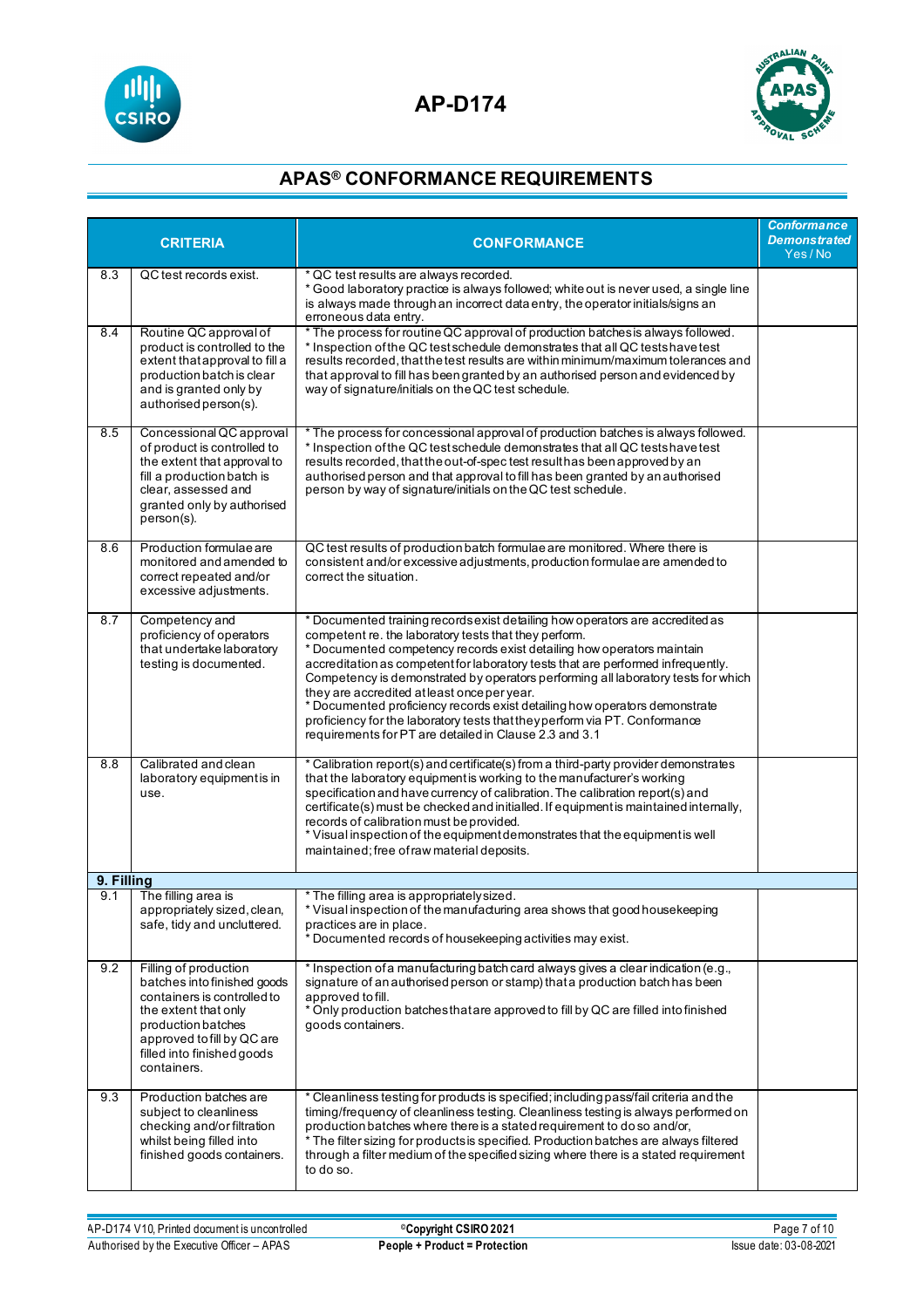



| <b>CRITERIA</b>                                                                                    |                                                                                                                                                                                                                       | <b>CONFORMANCE</b>                                                                                                                                                                                                                                                                                                                                                                                                                                                                                                                                                                                                                                                                                                                                                                                                                                                                                                                                                                                                         | <b>Conformance</b><br><b>Demonstrated</b><br>Yes/No |
|----------------------------------------------------------------------------------------------------|-----------------------------------------------------------------------------------------------------------------------------------------------------------------------------------------------------------------------|----------------------------------------------------------------------------------------------------------------------------------------------------------------------------------------------------------------------------------------------------------------------------------------------------------------------------------------------------------------------------------------------------------------------------------------------------------------------------------------------------------------------------------------------------------------------------------------------------------------------------------------------------------------------------------------------------------------------------------------------------------------------------------------------------------------------------------------------------------------------------------------------------------------------------------------------------------------------------------------------------------------------------|-----------------------------------------------------|
|                                                                                                    |                                                                                                                                                                                                                       | Note: this requirement is waived for those products where a cleanliness check<br>and/or filtration is of no value (e.g., coarse texture coatings).                                                                                                                                                                                                                                                                                                                                                                                                                                                                                                                                                                                                                                                                                                                                                                                                                                                                         |                                                     |
| 9.4                                                                                                | Use of calibrated scale(s).                                                                                                                                                                                           | * Calibration report(s) and certificate(s) from a third-party metrology provider<br>demonstrates that the scale(s) are working to the manufacturer's working<br>specification and have currency of calibration. The calibration report(s) and<br>certificate(s) must be checked and initialled.<br>* Visual inspection of the scale(s) demonstrates that the scale(s) are well<br>maintained; free of paint deposits.                                                                                                                                                                                                                                                                                                                                                                                                                                                                                                                                                                                                      |                                                     |
| 9.5                                                                                                | Filling of finished goods<br>containers is controlled to<br>the extent that the correct<br>mass/volume is inside the<br>containers.                                                                                   | Where filling of liquid paints into finished goods containers is done by mass, there<br>needs to be documented evidence demonstrating that the actual density of the<br>batch is always determined, that the operator doing the density determination is<br>competent to do so, that the density cup being used for density determinations is<br>calibrated, that the person noting the fill weights onto the filling card is authorised to<br>do so and, that calibrated scales are always used for filling operations. Intermittent<br>checking and recording of fill weights is undertaken.<br>Where filling of powder/thermoplastic coatings occurs, there needs to be<br>documented evidence demonstrating that calibrated scales are used for filling<br>operations. Intermittent checking and recording of fill weights is undertaken.<br>Where filling of liquid paints into finished goods containers is done by volume, there<br>needs to be documented evidence demonstrating that a calibrated stylus (or like |                                                     |
| 9.6                                                                                                | Finished goods have a<br>batch number noted on the<br>product packaging.                                                                                                                                              | implement) is used for filling operations. Intermittent checking and recording of fill<br>volume are undertaken.<br>The correct production batch number is always clearly and legibly noted onto all<br>finished goods containers (e.g., direct to the can or using an adhesive sticker or<br>written onto a label using permanent marker).                                                                                                                                                                                                                                                                                                                                                                                                                                                                                                                                                                                                                                                                                |                                                     |
| 9.7                                                                                                | A retain sample is taken of<br>every production batch of<br>finished goods.                                                                                                                                           | * A retain sample, representative of what is being filled into the finished goods<br>containers, of minimum volume of 2 x 500 millilitres (1 litre total volume), is always<br>taken from the filling line.<br>* Retain samples are labelled for positive identification, for quick and easy access,<br>stored to prevent environmental deterioration and prevent mechanical damage and<br>are kept for a minimum of two years.                                                                                                                                                                                                                                                                                                                                                                                                                                                                                                                                                                                            |                                                     |
| 9.8                                                                                                | The fill yield is measured,<br>the fill yield variance is<br>determined against the<br>theoretical yield and the<br>batch fill is investigated<br>when the fill yield variance<br>is over/under the defined<br>limit. | * The fill yield minimum and maximum tolerances are defined.<br>* Records exist demonstrating that the fill yield of finished goods production<br>batches is always measured and is always assessed against the theoretical yield.<br>* A documented record, typically in the form of a non-conformance report, exists<br>demonstrating that when the fill yield is outside the defined minimum/maximum<br>tolerance limits, the fill was investigated to determine the root cause(s) and<br>corrective action(s) implemented.                                                                                                                                                                                                                                                                                                                                                                                                                                                                                             |                                                     |
| 9.9                                                                                                | Product fills are checked<br>for accuracy against the<br>stated fill quantity for<br>finished goods<br>manufactured in Australia<br>or being exported to<br>Australia.                                                | Product fills are assessed on a monthly basis in accordance with the Australian<br>Government National Measurement Institute (NMI) Sampling and Test Procedures<br>for Pre-packaged Products publication.                                                                                                                                                                                                                                                                                                                                                                                                                                                                                                                                                                                                                                                                                                                                                                                                                  |                                                     |
| 9.10                                                                                               | For organisations that fill<br>production batches prior to<br>the completion of QC<br>testing, such batches are<br>subject to quarantine<br>controls.                                                                 | Quarantine controls are always enacted; prohibiting the release to market for<br>production batches that are filled into finished goods containers prior to the<br>completion of all QC testing.                                                                                                                                                                                                                                                                                                                                                                                                                                                                                                                                                                                                                                                                                                                                                                                                                           |                                                     |
|                                                                                                    | 10. Finished Goods Storage                                                                                                                                                                                            |                                                                                                                                                                                                                                                                                                                                                                                                                                                                                                                                                                                                                                                                                                                                                                                                                                                                                                                                                                                                                            |                                                     |
| 10.1                                                                                               | Environmental deterioration<br>and mechanical damage of<br>raw materials is prevented.                                                                                                                                | * Finished goods storage, both liquid and powder, prevents deterioration due to<br>environmental conditions (e.g., weather, water ingress) and/or mechanical damage<br>$(e.g.,$ forklift).                                                                                                                                                                                                                                                                                                                                                                                                                                                                                                                                                                                                                                                                                                                                                                                                                                 |                                                     |
| Page 8 of 10<br><sup>©</sup> Copyright CSIRO 2021<br>AP-D174 V10, Printed document is uncontrolled |                                                                                                                                                                                                                       |                                                                                                                                                                                                                                                                                                                                                                                                                                                                                                                                                                                                                                                                                                                                                                                                                                                                                                                                                                                                                            |                                                     |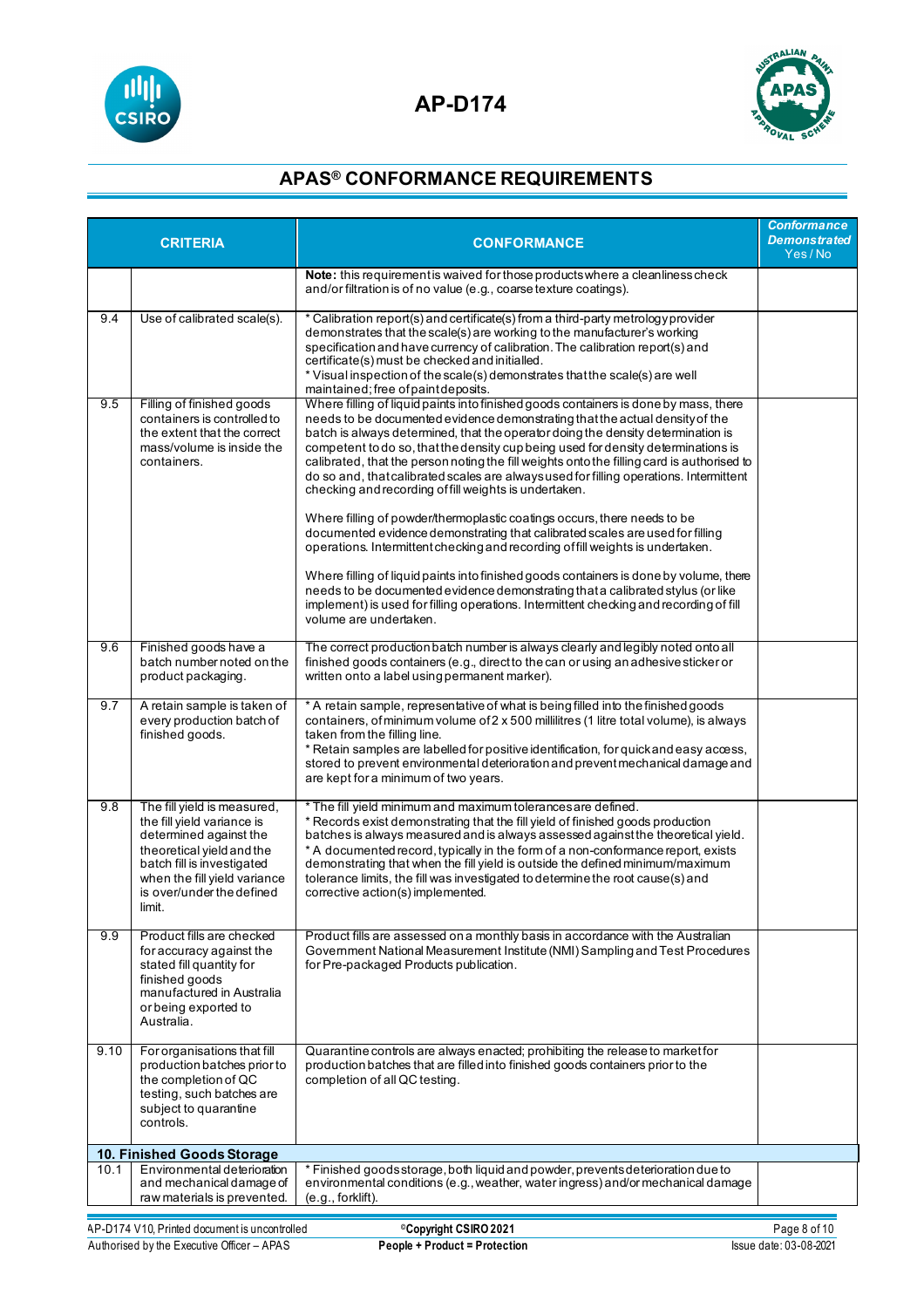



|      | <b>CRITERIA</b>                                                                                                                                                                                                                      | <b>CONFORMANCE</b>                                                                                                                                                                                                                                                                                                                                                                                                                                                      | <b>Conformance</b><br><b>Demonstrated</b><br>Yes/No |
|------|--------------------------------------------------------------------------------------------------------------------------------------------------------------------------------------------------------------------------------------|-------------------------------------------------------------------------------------------------------------------------------------------------------------------------------------------------------------------------------------------------------------------------------------------------------------------------------------------------------------------------------------------------------------------------------------------------------------------------|-----------------------------------------------------|
| 10.2 | The finished goods store is<br>appropriately sized, clean,<br>compliant to local<br>regulation, safe, tidy and<br>uncluttered                                                                                                        | * The store is appropriately sized.<br>* Finished goods storage complies with local regulation (e.g., placarding, DG<br>limits).<br>* Visual inspection of the finished goods store demonstrates that good<br>housekeeping practices are in place.<br>* Documented records of housekeeping activities may exist.                                                                                                                                                        |                                                     |
| 10.3 | Labelling of finished goods<br>Visual inspection of the labelling of various finished goods is always unambiguous,<br>is unambiguous, legible<br>always legible and always denotes a batch number.<br>and denotes a batch<br>number. |                                                                                                                                                                                                                                                                                                                                                                                                                                                                         |                                                     |
| 10.4 | APAS designations of<br>conformity on finished<br>goods packaging is correct.                                                                                                                                                        | Where APAS conformity is noted on the product labelling, such labelling always<br>conforms to the relevant requirements of APAS documents AP-D192 and AP-<br>D197.                                                                                                                                                                                                                                                                                                      |                                                     |
| 10.5 | Separation of saleable<br>product from non-saleable<br>is in place.                                                                                                                                                                  | Visual inspection of the finished goods store demonstrates that non-saleable product<br>is identifiable and segregated from saleable product.                                                                                                                                                                                                                                                                                                                           |                                                     |
|      | 11. Product Development (where applicable)                                                                                                                                                                                           |                                                                                                                                                                                                                                                                                                                                                                                                                                                                         |                                                     |
| 11.1 | Revisions of master<br>formulae are controlled.                                                                                                                                                                                      | The organisation has a process in place that effectively and continually controls the<br>integrity of master formulae; who can access the master formulae depository, who<br>can change/approve edits to master formulae and the use of a unique identifier to<br>provide full traceability to the different versions of master formulae that exist.                                                                                                                    |                                                     |
| 11.2 | Details of changes to<br>product master formulae<br>are recorded.                                                                                                                                                                    | When master formulae are changed, the following records always exist:<br>* What change(s) was implemented and,<br>* Why the change(s) was implemented and,<br>* Activation date of the current formulation and,<br>* Master copy of the superseded formulation noting the date it was archived.                                                                                                                                                                         |                                                     |
| 11.3 | Significant change to the<br>master formulation of<br>APAS certified product(s) is<br>managed in accordance<br>with APAS document AP-<br>D <sub>183</sub>                                                                            | For all APAS certified product(s):<br>* The active master formulation does not have any significant change compared to<br>the master formulation that was active at the time of certification/re-certification<br>and.<br>* Where an active master formulation has a significant change compared to the<br>master formulation that was active at the time of certification/re-certification,<br>evidence exists that significant change is always communicated to APAS. |                                                     |
| 11.4 | For organisations that<br>undertakeproduct<br>development; AS/NZS ISO<br>9001 accreditation covers<br>product development<br>activities.                                                                                             | * The organisation's AS/NZS ISO 9001 accreditation includes product<br>development.<br>* Documented evidence of internal and external audit(s) exists.                                                                                                                                                                                                                                                                                                                  |                                                     |
| 11.5 | For organisations that<br>utilise their own<br>atmospheric exposure<br>facility for demonstrating<br>conformance to APAS<br>Specifications; the facility<br>has AS ISO/IEC 17025<br>accreditation.                                   | The organisation's atmospheric exposure facility has AS ISO/IEC 17025<br>accreditation.                                                                                                                                                                                                                                                                                                                                                                                 |                                                     |